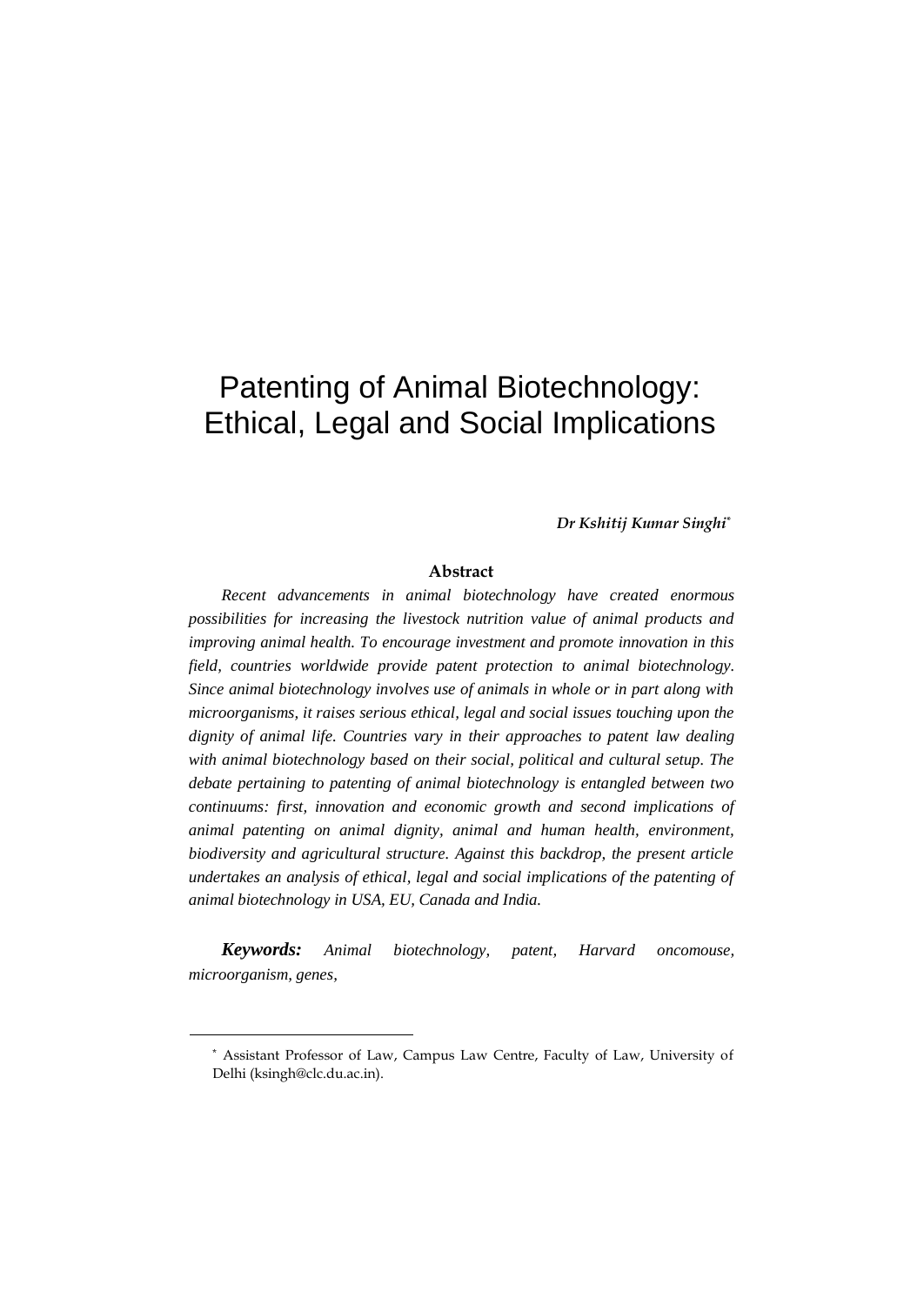#### **Introduction**

Biotechnological advances relating to animals made colossal growth in the animal livestock by having better yields both in terms of quality and quantity. Animal biotechnology promises more productivity with less feed consumption and ensures healthy nutritional content through this productivity. Animal biotechnology creates an enormous potential to yield commercial results, attracting investors to invest heavily in this field. Investors see patent as an efficient tool to reap the benefits of their investments. Animal biotechnology does not focus only on enhancing and improving livestock but on enhancing animal health and using animals for experimental purposes to improve human health. The use of animals for experimental purposes raises ethical and moral issues to be dealt with within the IPR regime. Countries vary in their patent approaches to animal biotechnology despite the harmonisation provided by the TRIPS Agreement. Against this background, the present chapter analyses the ethical, legal and social implications of animal biotechnology patents, focussing on three jurisdictions, the USA, European Union, Canada and India.

#### **Animal Biotechnology**

Animal biotechnology has its roots in animal breeding, which is not new. It has been in practice for a long time; the only distinction between traditional animal breeding and animal biotechnology is that the former was restricted to selective breeding, while the latter involves recombinant technology, genetic engineering and gene-splicing techniques that can transform and tailor genetic traits.<sup>1</sup> It is defined as "a branch of biotechnology in which molecular biology techniques are used to genetically engineer (i.e. modify the genome of) animals to improve their suitability for pharmaceutical, agricultural or industrial applications."<sup>2</sup>Animal biotechnology yields significant results in increasing the livestock with products having good nutritional value with lower food input than that for the traditional breed of cattle. Transgenic cattle produce more milk as compared to traditional ones.Animals are also used as experimental models for human diseases such as hypertension and AIDS, for which no natural

<sup>1</sup> Shobita Parthasarathy, *Patent Politics-Life Forms, Markets & Public Interest in the United States & Europe*" 81 (The University of Chicago Press, Chicago 2017).

<sup>2</sup> Animal biotechnology, nature portfolio, accessed from https://www.nature.com/subjects/animal-biotechnology.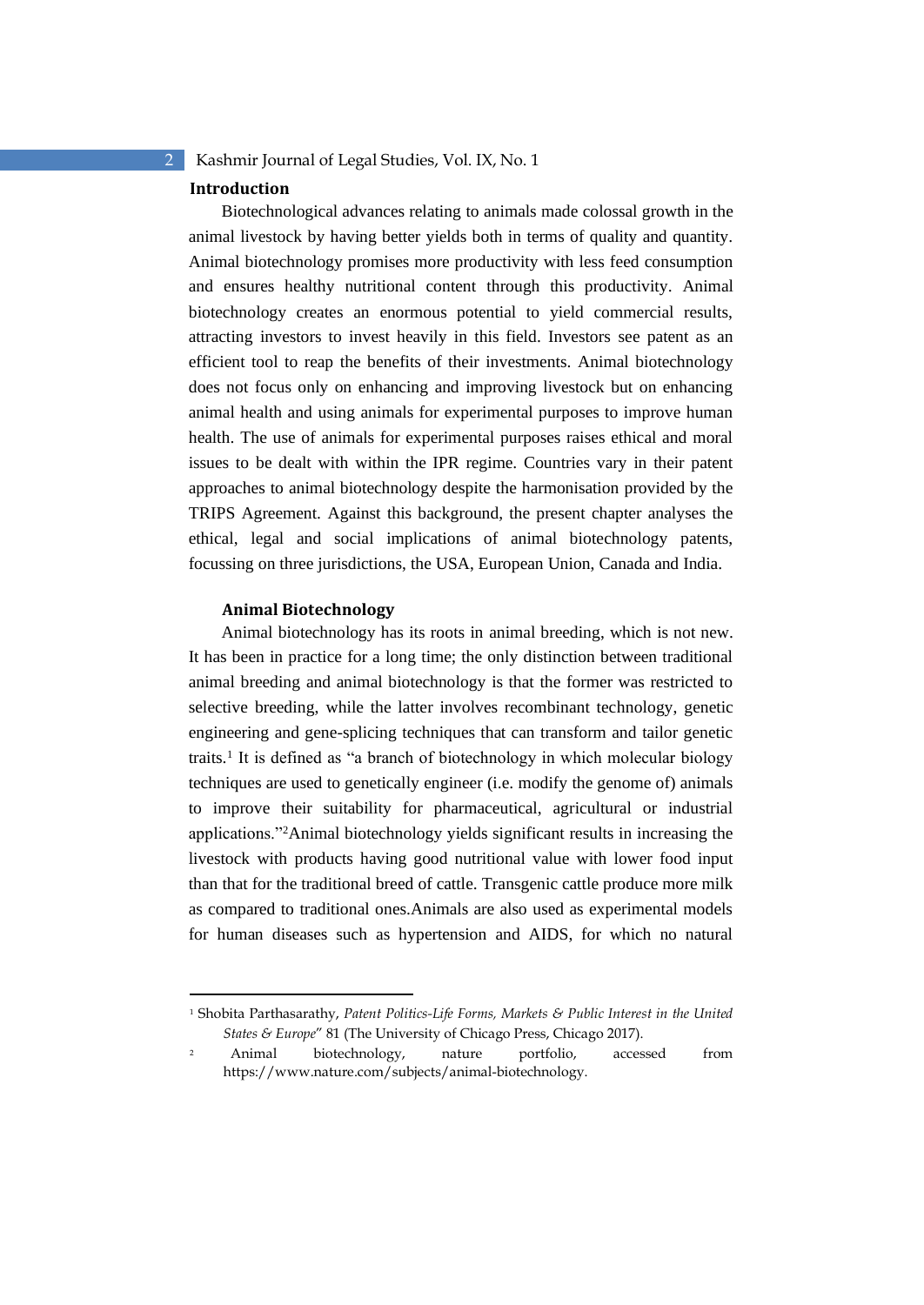Patenting of Animal Biotechnology: Ethical, Legal and Social **3** animal model exists.<sup>3</sup>Given the high demand and consumption of animal products in the diet in many countries, the improvement of livestock is always preferred. Animal biotechnology promises to enhance and improve livestock.<sup>4</sup> In the biomedical research context, it has a twofold purpose: "to produce animals that can be employed in basic biological research into biological development and function, and to produce disease models that mimic human diseases and can therefore be utilised both in the study of disease (such as Parkinson's, cancer, cystic fibrosis, etc.) and to test new drugs."<sup>5</sup> It has been used to produce genetically modified animals that synthesise therapeutic proteins, have improved growth rates or are resistant to disease.<sup>6</sup>

Countries value the potential of animal biotechnology and have provided legal, policy and regulatory framework. India also recognises the potential of animal and livestock biotechnology. The Department of Biotechnology, Ministry of Science and Technology, Govt. of India has started an animal biotechnology programme, focusing on "improving animal health by developing newer vaccines and diagnostics, development of newer reproductive technologies genomics and genetic characterisation, production of biopharmaceuticals through transgenesis and animal products."<sup>7</sup> (DOB) Given India's largest animal husbandry sector and livestock population, animal biotechnology impacts the lives of rural households and small farmers. Animal health directly impacts the health of the people and the environment; therefore, the application of animal biotechnology is of great significance. With this realisation, the programme aims at "the sustainable growth of livestock and

<sup>&</sup>lt;sup>3</sup> Reid G. Adler, "Controlling the Applications of Biotechnology: A Critical Analysis of the Proposed Moratorium on Animal Patenting" 1 (Spring Issue)

*Harvard Journal of Law and Technology* 1-61 (1988) available at https://jolt.law.harvard.edu/assets/articlePDFs/v01/01HarvJLTech001.pdf. (last visited on May 10, 2021).

<sup>4</sup> *Ibid.* 

<sup>5</sup> M. Gjerris,A. Olsson*et.al.*(2006): Animal biotechnology and animal welfare. In: *Animal welfare*, Strasbourg: Council of Europe Publishing, 89-110 (2006) available

https://forskning.ku.dk/soeg/result/?pure=files%2F99223308%2FAnimal\_biotechn ology.pdf(last visited on May 10, 2021).

<sup>6</sup> *Supra* note 2.

<sup>7</sup> Department of Biotechnology, Ministry of Science and Technology, "Animal and Livestock Biotechnology" available athttps://dbtindia.gov.in/schemesprogrammes/researchdevelopment/agriculture-animal-allied-sciences/animal-andlivestock (last visited on May 12, 2021).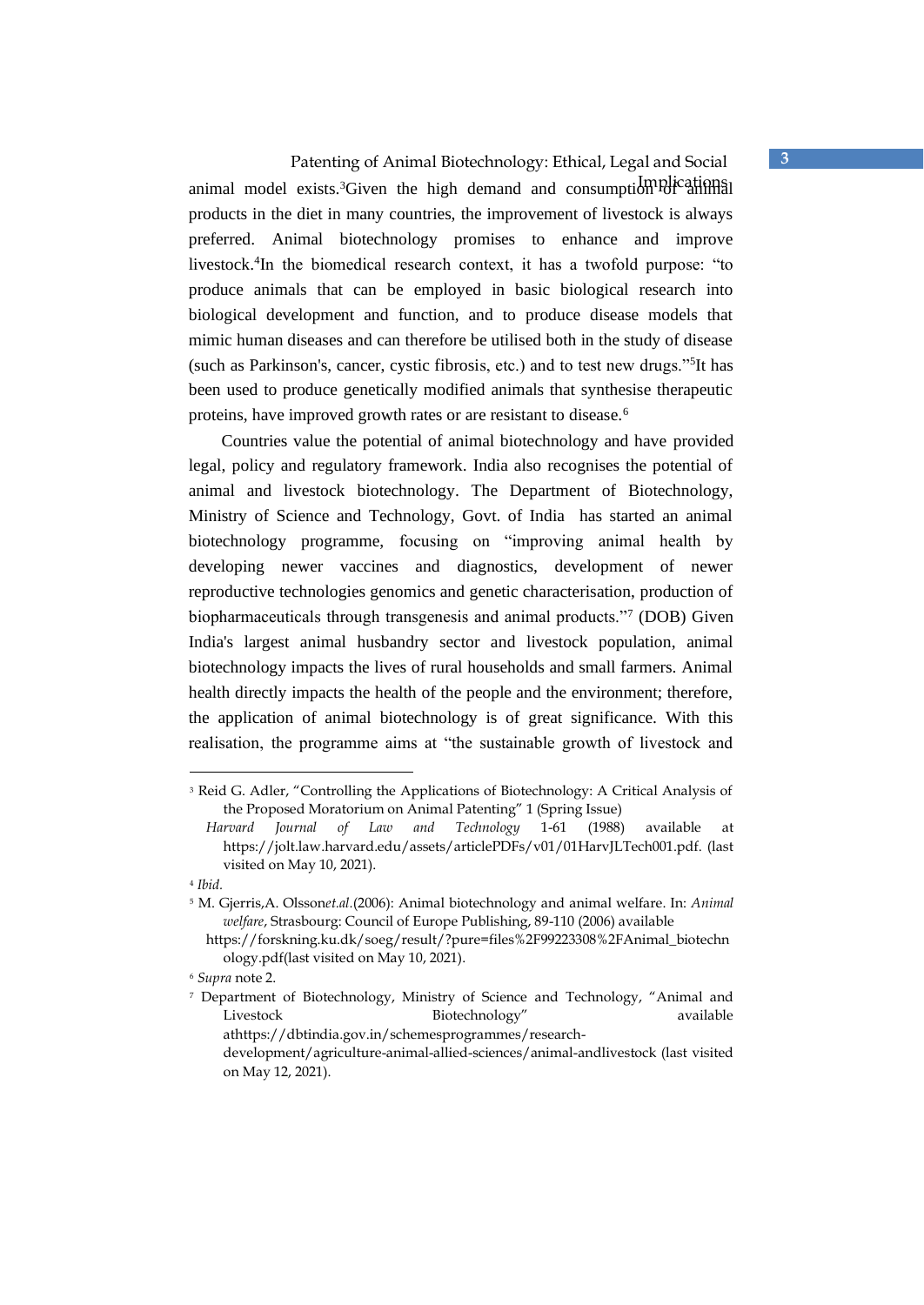poultry for nutritional security and economic prosperity as well as enhance production and productivity of livestock through biotechnological interventions."<sup>8</sup>

#### **Animal Models**

Animal model is a non-human animal used for research to better understand human disease. It avoids the added risk of causing harm to human being during the entire drug discovery and development process. Animal models are used to better understand a disease, its diagnosis and its treatment. An animal model exhibits the pathological condition or disease present in a particular animal or human. Based on different characteristics, animal models are of different kinds including spontaneous model, induced models and transgenic models:

Spontaneous models shape up as a result of naturally occurring mutations. Such disease models have been identified, characterised and preserved for investigative purposes. Induced models are produced by laboratory procedure like administration of a drug or chemicals, feeding of special diets or surgical procedure. The third category includes transgenic models. Transgenic animal models are created by the insertion of a particular human DNA into fertilised mouse oocytes, which are then allowed to develop to term by implantation into the oviducts of pseudopregnant females.<sup>9</sup>Animal models can be used as a research tool by the researchers along with cell lines, monoclonal antibodies, reagents, genes and gene fragments etc. In this regard, access to these tools is vital for biomedical research.<sup>10</sup>

#### **Animal Patenting in the USA: Setting the Stage**

The wide interpretation of Section 101 of the US Patent Act by the US Supreme Court in *Diamond v. Chakrabarty* <sup>11</sup> not only held genetically modified bacteria patentable but extended the scope of patentable subject matter to "anything under the sun that is made by man."<sup>12</sup>Microorganisms

Ibid.

<sup>9</sup> Amit D. Kandhare, Kiran S. Raygude *et.al.,* "Patentability of Animal Models: India and the Globe" 2(4) International Journal of Pharmaceutical & Biological Archives 1024-1032 (2011)available at fromwww.ijpba.info (last visited on May 12, 2021).

<sup>10</sup> *Ibid.* 

<sup>11</sup> U.S. 303.

<sup>12</sup> *Id*., at 309, referring S Rep. No 1979, 82d Cong., 2d Sess., 5 (1952); H.R.Rep. No. 1979, 82d Cong., 2d Sess., 6 (1952).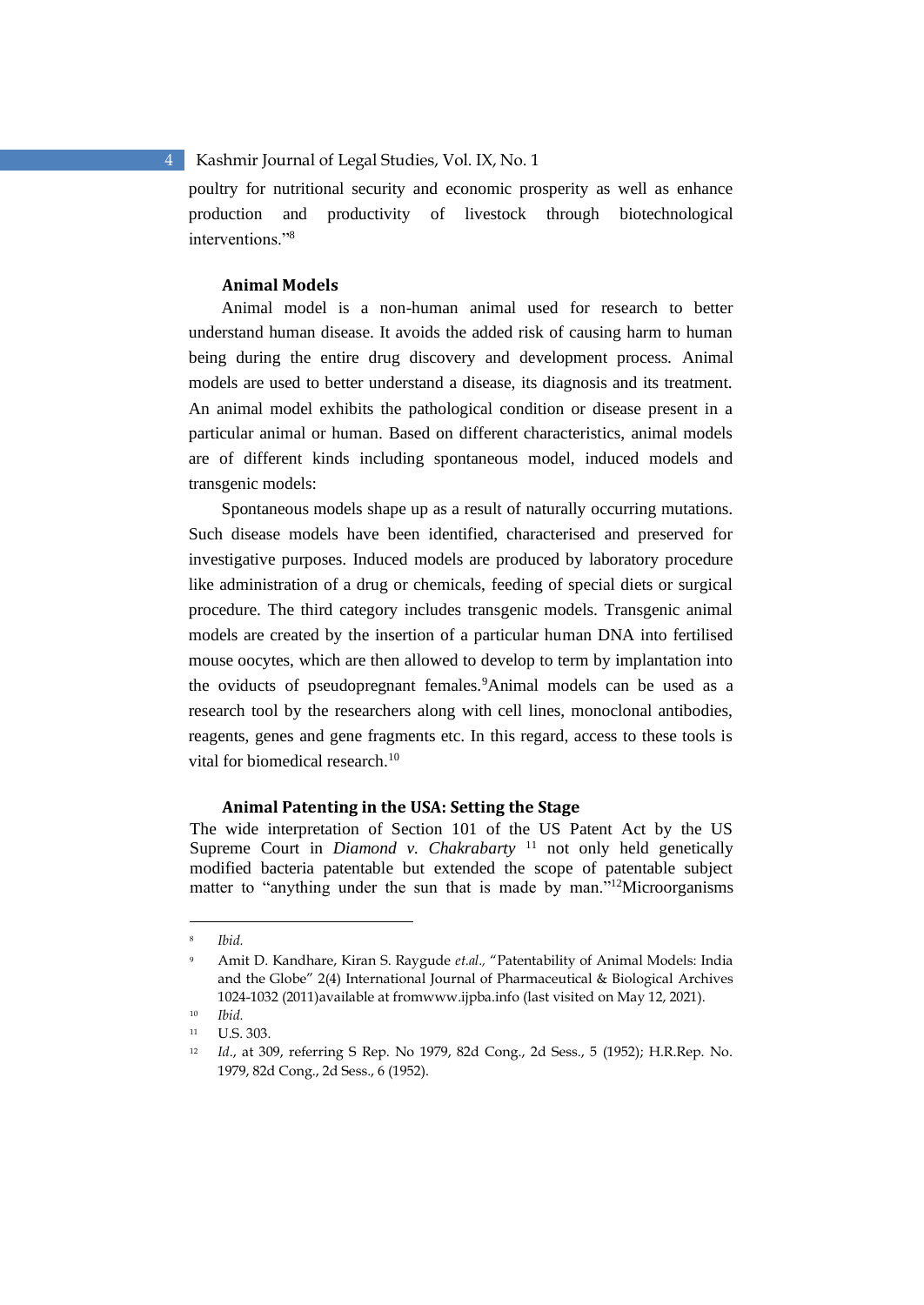### Patenting of Animal Biotechnology: Ethical, Legal and Social **5**

expressing recombinant DNA were first produced in 1974 mplications genetically modified bacteria were granted patent in 1980 in *Diamond v. Chakrabarty*. After the Chakrabarty decision, genetically modified plants and animals were granted in 1985 and 1987. The traces of transgenic plants went back to 1982 when the FDA approved the first human recombinant DNA pharmaceutical (insulin). It was followed by the incident when A foreign gene was first expressed by a transgenic plant in 1982and a transgenic mouse expressing a rat growth hormone gene was also reported in that year.<sup>13</sup>

The USPTO issued the first animal patent in April 1988. It involved a transgenic non-human mammal, i.e. an oncomouse that has been genetically modified to increase susceptibility to carcinogens.<sup>1415</sup> $Ex$  parte Hibberd<sup>15</sup>, which gave way for patents on genetically modified plants, involved a patent application involving modified maize plants. Based on the wider interpretation given in *Diamond v. Chakrabarty*, the PTO Board rejected the Commissioner's narrow construction of Section 101 of US Patent Act and allowed patents on transgenic plants.<sup>1617</sup>It is noteworthy that despite granting patents on genetically engineered microorganism and plants, the Commissioner of Patents has been refusing the patents till the USPTO Board decided *Exparte Allen<sup>17</sup> , which allowed patents on* polyploid (*i.e.,* containing multiple sets of chromosomes) oysters. Following this, the Commissioner announced that genetically modified animals are also patentable.<sup>18</sup> The USPTO issued this patent on Harvard Oncomouse in April 1988. The term oncomouse was given to the mouse since it was created for the study of breast cancer. The patent claim was directed to "the activated oncogene sequence in the animal's germ cells and somatic cells because the scope of the claim included the offspring of any mammal having the oncogene."<sup>19</sup> Following this patent, a significant number of patents were granted on animals, and majority of which were related to disease models.<sup>20</sup>

Opponents to animal patents argued that it might enhance animal experiments, increasing animal suffering and posing risks to ecological balance

<sup>13</sup> *Supra* note 3.

<sup>14</sup> *Ibid.* 

<sup>15</sup> U.S.P.Q. 443 (Bd. Pat. App. & Int. 1985).

<sup>16</sup> *Supra* note 3.

<sup>17</sup> U.S.P.Q.2d 1425 (Bd. Pat. App. & Int. 1987).

<sup>18</sup> *Supra* note 3.

<sup>19</sup> Kshitij Kumar Singh, *Biotechnology and Intellectual Property Rights-Legal and Social Implications* 33 (Springer, New Delhi 2015).

<sup>20</sup> *Id.*, at 33-34.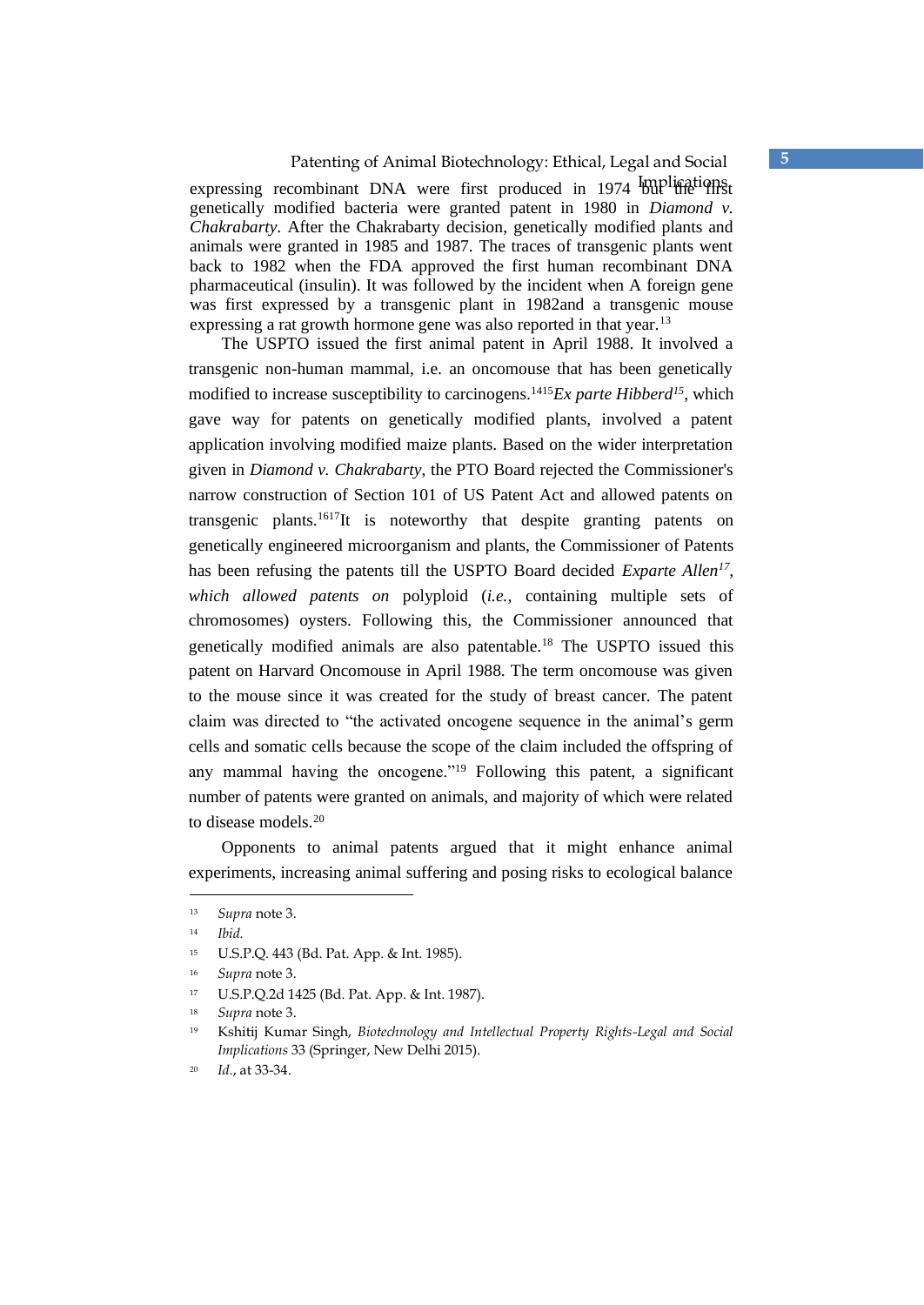and biodiversity. It may also disrupt the structure of agriculture. They asked for the moratorium till the full understanding of the effects of animal biotechnology.<sup>21</sup>Few critics maintained that due to the overproduction of products, there is no need for transgenic animals and plants that are even more productive.<sup>22</sup>They argued that sufficient economic incentives are available without animal patents for agricultural biotechnology to do business. Rather, transgenic animals would also be available to farmers with greater competition.<sup>23</sup>

On the other hand, the proponents of animal patenting asked for the same, given the potential value of patents for biotechnological research. Developed and developing countries started providing support to animal biotechnology through legislative and policy frameworks to secure human health and animal productivity.<sup>24</sup> Patent proponents further justified patents on animal biotechnology on the ground that it accelerates the innovation process by enabling potential inventors to invent around and encouraging investors to invest. They maintained that patent works as a technological information pool and advance the information system, induce an investor to invest and take commercial risk expenditure, encourage competition to "invent around" or improve upon a patented invention, and further advance the technology and stimulate innovation. The enablement requirement was challenging as it was difficult to set a more realistic standard.<sup>25</sup>They further contends that the combination of biotechnology and information technology creates more precision in the agriculture sector as a genetic engineer may predict more precisely than a traditional breeder. In the absence of scientific assessment of the technology, the emotional quotient may cloud significant developments and put on hold the pace of innovation.<sup>26</sup>The identification of disease-resistant genes into livestock species is very important. Transgenic mouse reflects as a powerful tool for research on the immune system, genetic disease mechanisms of embryonic development.<sup>27</sup>It is worth noting that except for the argument that

<sup>21</sup> *Supra* note 3.

<sup>22</sup> *Ibid.* 

<sup>23</sup> *Ibid.* 

<sup>24</sup> *Ibid.* 

<sup>25</sup> *Ibid.* 

<sup>26</sup> *Ibid.* 

<sup>27</sup> *Ibid.*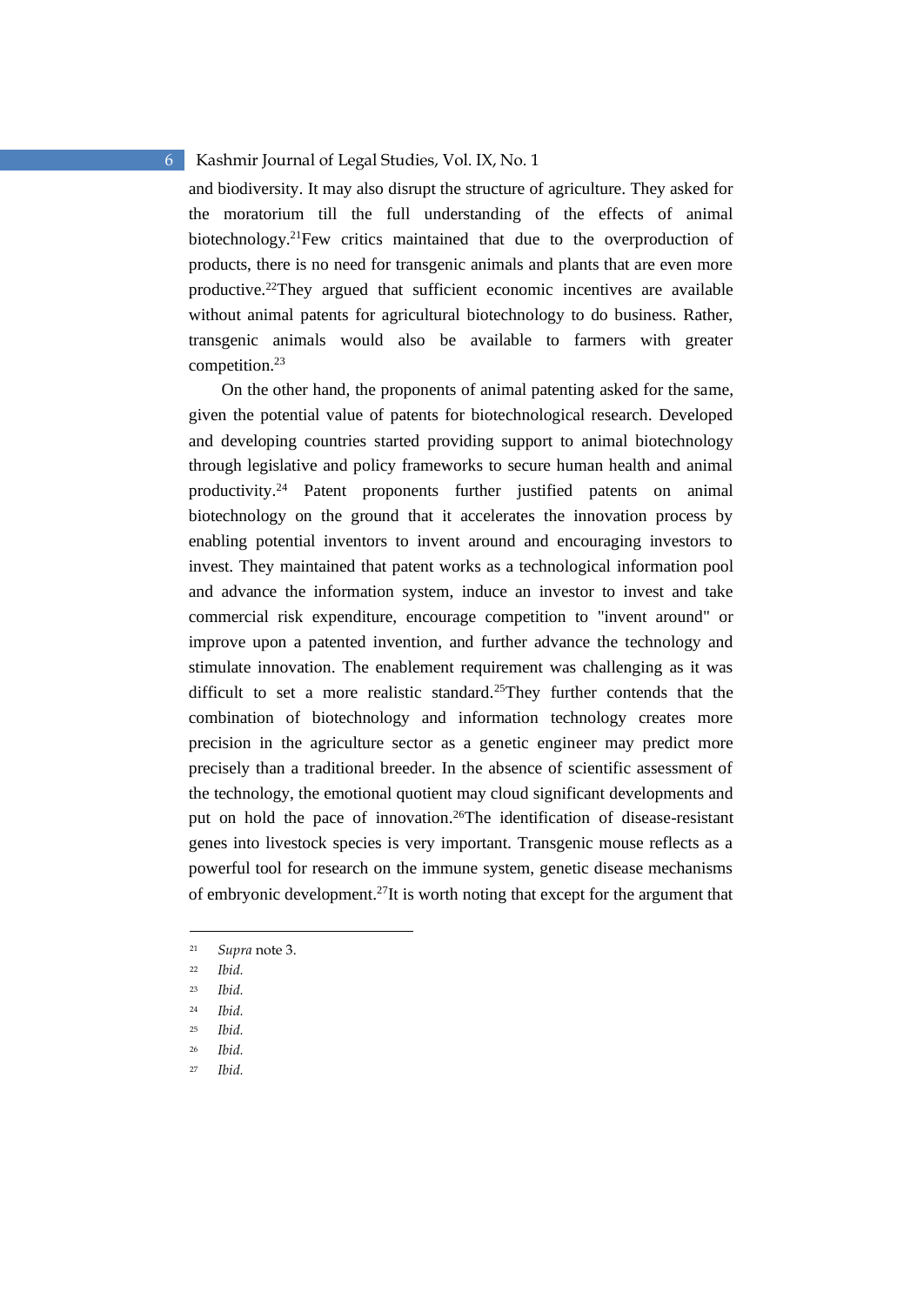## Patenting of Animal Biotechnology: Ethical, Legal and Social **7** the act of patenting living organisms was unethical, the rationales advanced by opponents of plant and animal patents were not patent law issues *per se.<sup>28</sup>*

As a policy US values the animal research and experimental use of animals for human and animal treatment, yet it disfavours the unnecessary use of animals in research. Rather it favours faster, less expensive, and more accurate non-animal testing methods.*<sup>29</sup>* In the United States, animal welfare committees were eastablished at all research facilities to promulgate guidelines for reducing pain and distress in these research animals. The Humane Society of the United States (the "Humane Society") believes that the patenting of animal conceptually "reflects human arrogance toward other living creatures that is contrary to the concept of the inherent sanctity of every unique being and the recognition of the ecological and spiritual interconnectedness of all life."<sup>30</sup> The Society assumes that patent protection for animal inventions will lead to a "dramatic increase in the suffering of animals resulting from agricultural, biomedical and other industrial research. However, it did not offer any scientific rationale to establish the general belief that genetic manipulation is necessarily harmful to an animal's welfare. $31$ 

Critics expressed their concerns regarding the implications of animal biotechnology on the environment and biological diversity. They contended that the introduction of genetically engineered organisms in the environment poses an unacceptable risk to the environment. However, in due course of time, scientists understood how these organisms could be safely introduced and handled in the environment. They further contended that patenting of animals may reduce genetic diversity, particularly in commercial animals. On the contrary, the House Committee on Agriculture found that "three times more wheat, three times more soybean, and six times more cotton varieties were developed during the 10-year period after enactment of the PVPA as compared to the same time period prior to its enactment."<sup>32</sup> Though such patents may affect breeders' access to plant and animal germplasm, with proper policies in

<sup>28</sup> *Ibid.*

<sup>29</sup> *Ibid.*

<sup>30</sup> *Ibid.* 

<sup>31</sup> *Ibid.* 

<sup>32</sup> H.R. REP. NO. 1115, 96th Cong., 2nd Sess. 4 (1980) (House Committee on Agriculture Report to Accompany H.R. 999).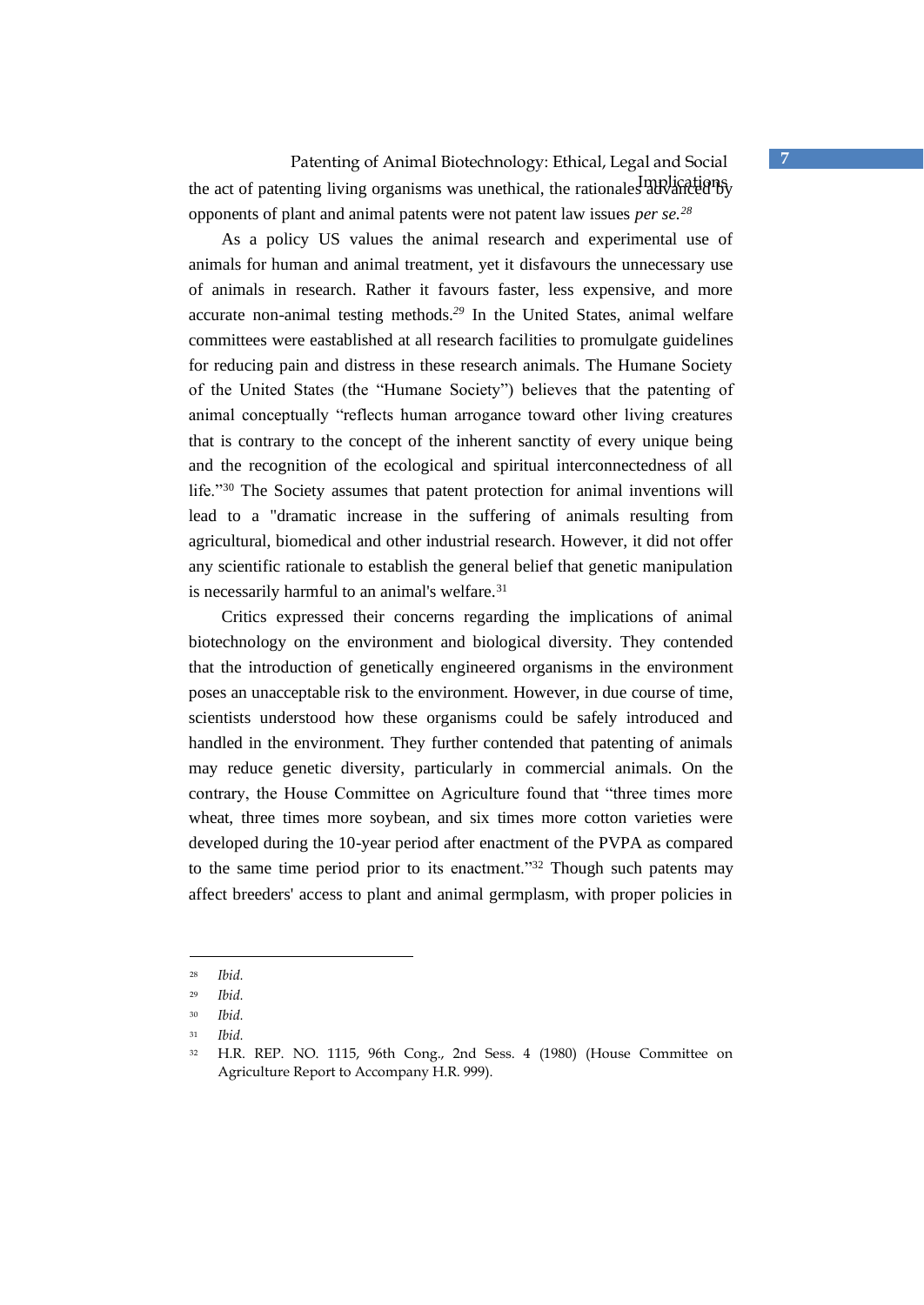place, it could stimulate the quality of germplasms.<sup>33</sup> On the religious front, the National Council of Churches, while not opposed to genetic engineering *per se,*  believed that the "[r]everence for all life created by God may be eroded by subtle economic pressures to view animal life as if it were an industrial product invented and manufactured by humans." Moreover, the Council feared that the "rapid pace of this technology is outstripping society's capacity for considered moral judgment."<sup>34</sup>

However, those who oppose the patenting of animals on ethical grounds have not demonstrated that applying the patent system is harmful to society or animals. It is also noteworthy that public opinion is not opposed to the genetic engineering of plants and animals.<sup>35</sup>There is no evidence that Congress intended the patent system to exclude categories of inventions such as transgenic animals.<sup>36</sup> Concerns about the applications of transgenic research will continue to exist regardless of patents. Such concerns are much more reasonably addressed by existing agencies having appropriate experience and sufficient regulatory jurisdiction *(e.g.,* the EPA and the USDA for environmental risks, and the USDA and the NIH for animal research).<sup>37</sup>

The United States granted 45 animal patents from 1995 to 2001. It includes patents on genetic markers for genetic improvement, statistical methods for genetic improvement, transgenic and cloned animals, expressed sequence tags.<sup>38</sup> The US makes a reservation regarding human cloning while allowing cloning of animals is acceptable (at least for research purposes).<sup>39</sup> Animal rights activists oppose patenting any invention derived from animal research; however, individuals who believe that "animal rights are subordinate to those of humans, but that they deserve proper care and welfare then the issue of patenting is much less of a concern."<sup>40</sup> As regards to xenotransplantation, it

<sup>33</sup> *Supra* note 3. 34 *Ibid.* 

<sup>34</sup> *Ibid.* 

<sup>35</sup> *Ibid.* 

<sup>36</sup> *Ibid.* 

<sup>37</sup> *Ibid.* 

<sup>38</sup> Max F. Rothschild, "Patenting of Genetic Innovations in Animal Breeding and Genetics" available athttps://www.semanticscholar.org/paper/Patenting-ofgeneticinnovations-in-animal- Rothschild/ 8add8e0007136ac6311cf4fe173452621052b510 (last visited on May 14, 2021).

<sup>39</sup> *Ibid.* 

<sup>40</sup> *Ibid.*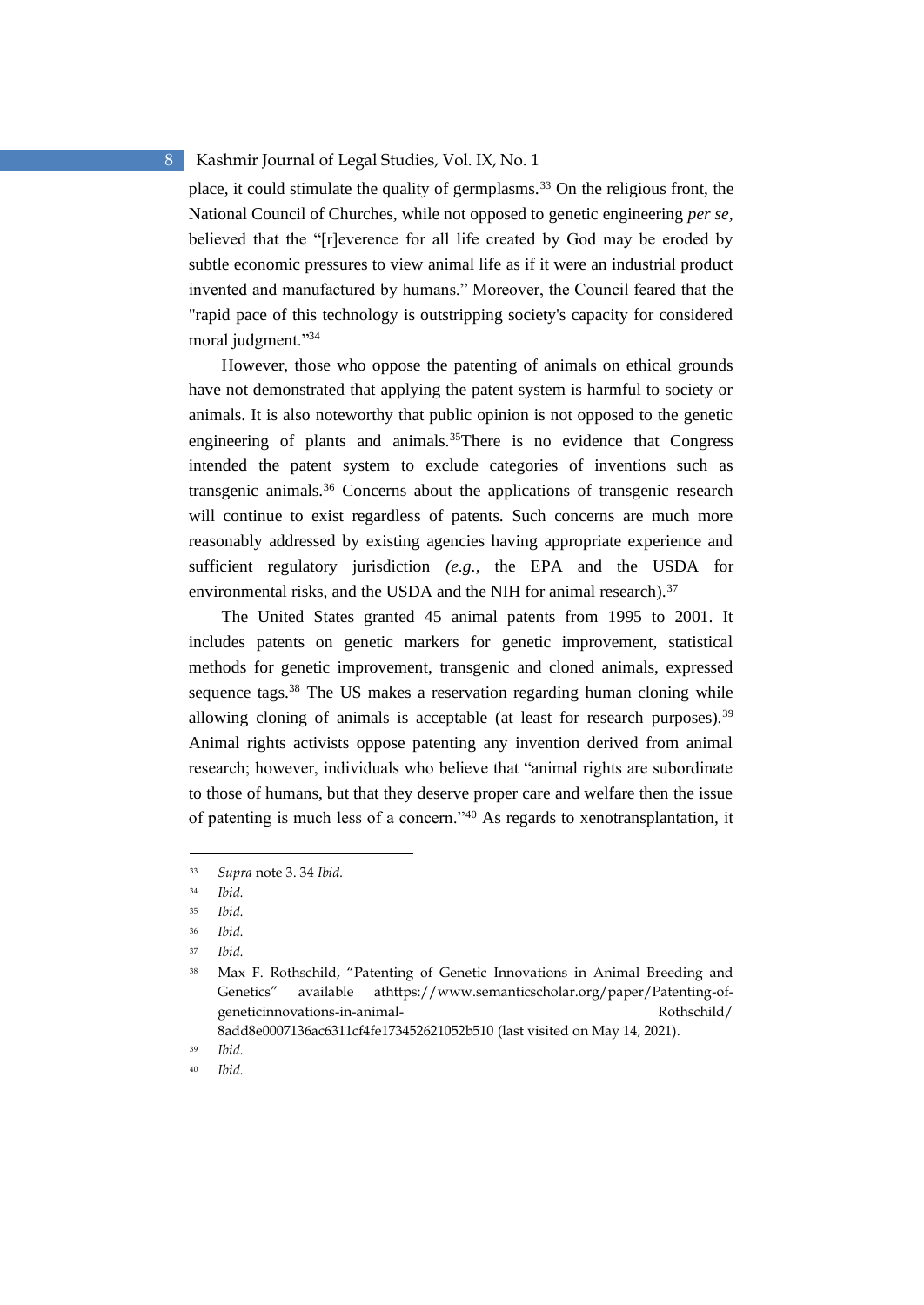Patenting of Animal Biotechnology: Ethical, Legal and Social **9** was slowed down due to the fears of retroviruses and diseases like madications. disease and AIDS, nevertheless, it is likely that "will be development of transgenic lines of animals for biomedical research (not food production) and applications that do encompass genes from other species."<sup>41</sup> Many believed that patent favours quality of research and securing funding from investors, it can also promote technology transfer and predicted that "in the 21stcentury sequenced genomes, transgenic livestock and cloned animals will become the norm."<sup>42</sup>Commenting on the US patent approach to animal biotechnology, Shobita Parthasarathy maintains that the USA endorsed a very technical meaning of patents by restricting its meaning to include stimulating innovation and market and excluding any further implications in itself. This interpretation allowed only decisionmakers and traditional market players in the discussion by precluding civil society groups. Furthermore, they justified their stand that patents are in social benefit in line with the argument that the government's role was to facilitate the creation of the market by identifying the inventions through objective patent decisions. Only market players and their representatives were deemed relevant and legitimate to the discussion.<sup>43</sup> Moreover, the USA does not pay much attention to categorising an invention based on life forms and considers genetically modified organisms as technologies.<sup>44</sup>

#### **Animal Patenting in European Union: The Weighing Up Test**

Patentability of a subject matter is governed by the European Patent Convention 1973 (EPC), along with the Legal Directive 98/44/EC of the European Parliament and the Council of European Union on the Legal Protection of Biotechnological Inventions (hereinafter Biotech Directive) and the national laws of the European states. The Biotech Directive explains the actual scope of the EPC. To bring more clarity, the Administrative Council of the European Patent Organization amended the Rule 23 of the Implementing Regulations of the EPC on 16 June 1999.<sup>45</sup>In the European Union (EU), the legal framework does not allow patents on plants and animal varieties. Article

<sup>41</sup> *Ibid.* 

<sup>42</sup> *Ibid.* 

<sup>43</sup> *Supra* note 1 at 113.

<sup>44</sup> *Id,* at 114.

<sup>45</sup> *Supra* note 19 at 66-67.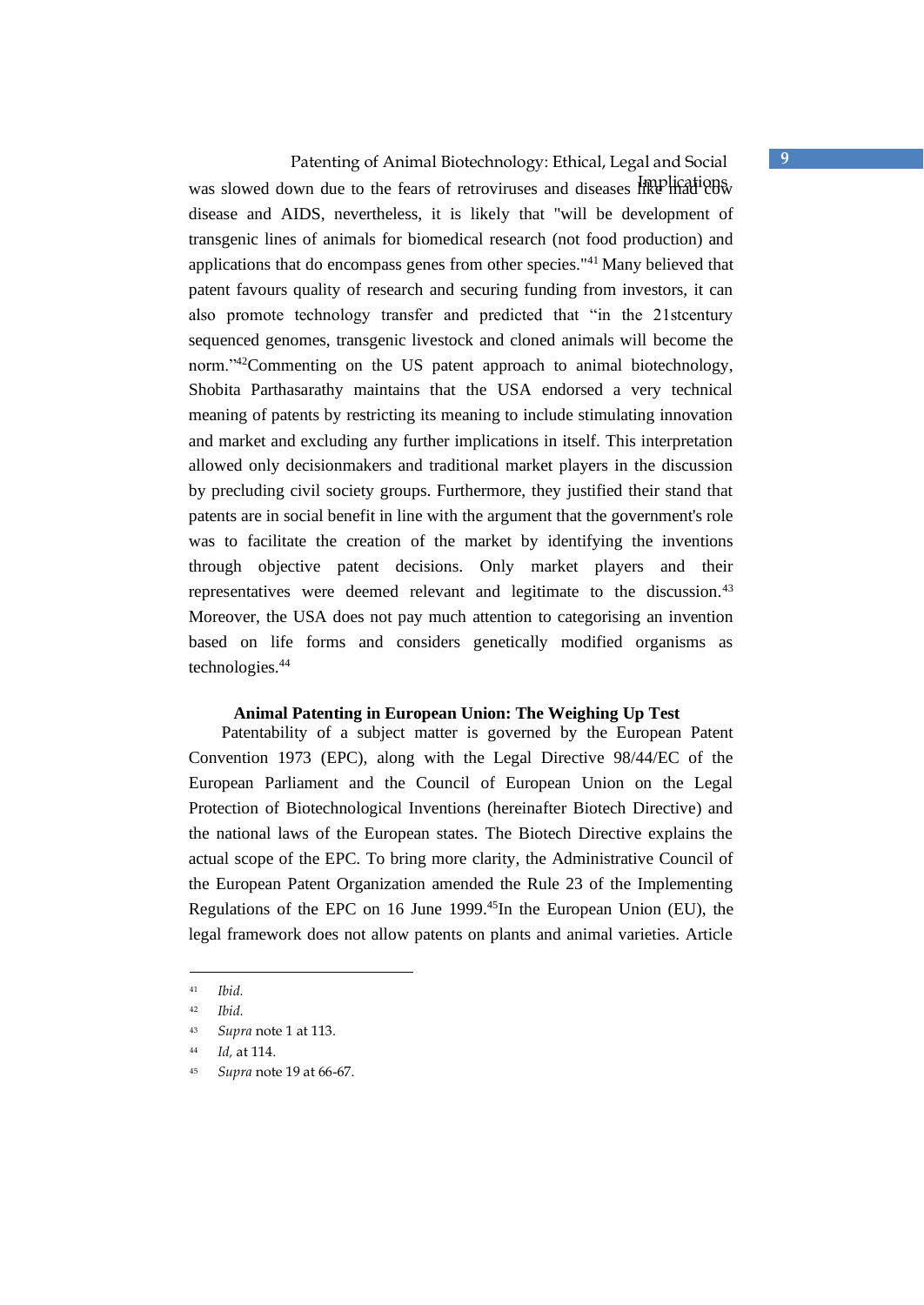53 (b) of the EPC provides: "European patents shall not be granted in respect of (b) plant or animal varieties or essentially biological processes for the production of plants or animals; this provision shall not apply to microbiological processes or the products thereof." Discoveries are not patentable unless produced by a technical process. Article 3 (2) of the Biotech Directive provides: "Biological material which is isolated from its natural environment or produced by means of a technical process may be the subject of an invention even if it previously occurred in nature." Therefore, both the Biotech Directive and EPC prohibit pants on plants and animal varieties and essentially biological processes for the production of plants and animals; however, neither make it explicit if the products derived from those processes are excluded from patenting. Given this situation, the Enlarged Board of Appeal of the EPO has, in practice, allowed patents on products derived from using essentially biological processes (product-by-process claims).<sup>46</sup>The situation has been changed in 2017, when the European Patent Office has changed its regulations, clarifying that "plant and animal varieties obtained through essentially biological process (such as genetically modified plants) will not be considered patentable."<sup>47</sup>To this effect, the Administrative Council of the EPO has added a second paragraph to Rule 28 of the Implementing Regulation of the EPC explicitly stating that European patents will not be granted in respect of plants or animals exclusively obtained through an essentially biological process.<sup>48</sup>It has put to the rest the previous practice of the EPO of granting patents on the products derived from essentially biological processes.

Regarding the Harvard Oncomouse case, the European Patent Office (EPO) issued patent on this invention in the year 1985. Still, this decision was challenged in 2005 on ethical and moral grounds as well as on the ground of being violative of *ordre* public clause.<sup>49</sup>EPO developed a utilitarian balancing

<sup>46</sup> Tobias Cohen, Jan-Jap Kuiperset. al., "European Patent Office Amends Rules for Plants and Animal Patents *Mondaq* 15 August 2017 available athttps://www.mondaq.com/patent/619876/european-patent-office-amendsrulesfor-plant-and-animal-patents(last visited on May 14, 2021).

<sup>47</sup> *Ibid.* 

<sup>48</sup> *Ibid.* 

<sup>49</sup> Tetyana V. Komarova, 'The Patentability of Biotechnological Inventions in the EU: An Impact on Therapeutic Practice' 73:8 *Wiadomości Lekarskie* 1747-1751 (2020)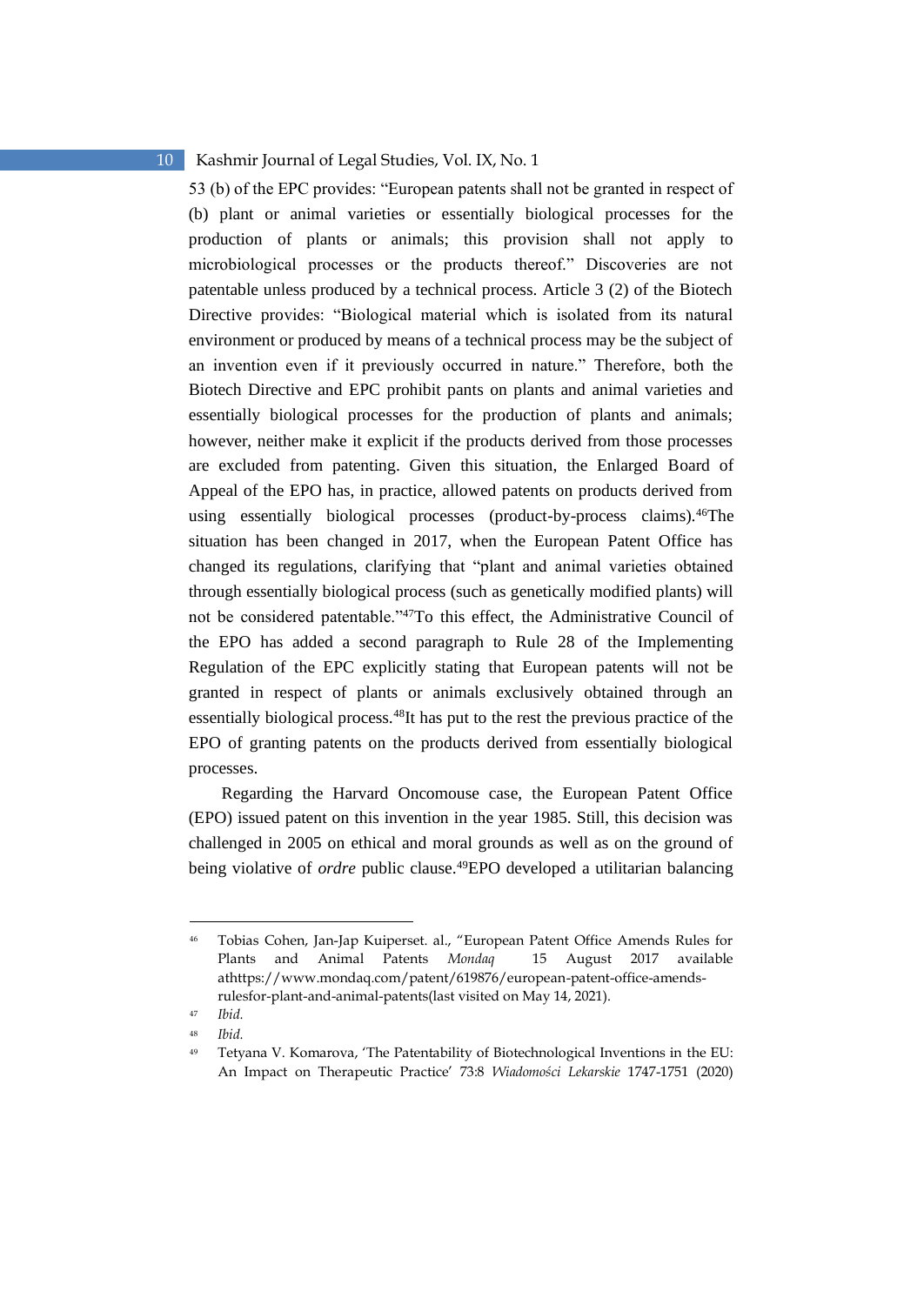Patenting of Animal Biotechnology: Ethical, Legal and Social **11** test, aimed at making a risk-benefit analysis, "weighing the suffering of the oncomice against the expected medical benefits to humanity."<sup>50</sup>In addition to this, a few other factors could also be considered in conducting this balancing test, including "environmental risks (neutral in this case), or public unease (there was no evidence in European culture for moral disapproval of the use of mice in cancer research, i.e. no moral disapproval of the proposed exploitation of the invention in this case)."<sup>51</sup> Based on these considerations, EPO concluded that the use of oncomouse could provide a substantial medical benefit and outweigh 'moral concerns about the suffering caused to the animal.'<sup>52</sup>Notably, the EPO came up with a different conclusion in Upjohn Pharmaceutical Company Case, where the company filed a patent on a transgenic mouse, 'into which a gene had been introduced such that mouse would lose its hair.<sup>53</sup> The patent involved techniques aimed at curing human baldness. After weighing the claimed benefits, i.e., usefulness in research to cure hair loss against the harm suffered by the mice, the EPO concluded that the harm outweighs the benefits in the present case, and 'the exploitations of the invention was contrary to morality and therefore, not patentable.'<sup>54</sup>It was also due to the fact that the European Patent Convention excludes the patentability of animal species but not the patentability of animals. The patent, however, was revoked on other grounds i.e., non-payment of registration fee.<sup>55</sup>

The common concern between the USA and the European Union about the patenting of animals was that first, it leads to the commodification of life forms and second, that it may lead to an area of research, which is usually considered by others as unethical.<sup>56</sup> Both in Europe and USA, civil societies organised their efforts on the same line to raise an objection against the patenting of

available at https://www.researchgate.net/publication/344811265 (last visited on May 14, 2021).

<sup>50</sup> "Bioethics and Patent Law: The Case of the Oncomouse" Issue 3 WIPO Magazine (June, 2006) available athttps://www.wipo.int/wipo\_magazine/en/2006/03/article\_0006.html (last visited on May 14, 2021).

<sup>51</sup> *Ibid.* 

<sup>52</sup> *Ibid.* 

<sup>53</sup> *Ibid.* 

<sup>54</sup> *Ibid.* 

<sup>55</sup> *Supra* note 49.

<sup>56</sup> *Supra* note 1 at 113.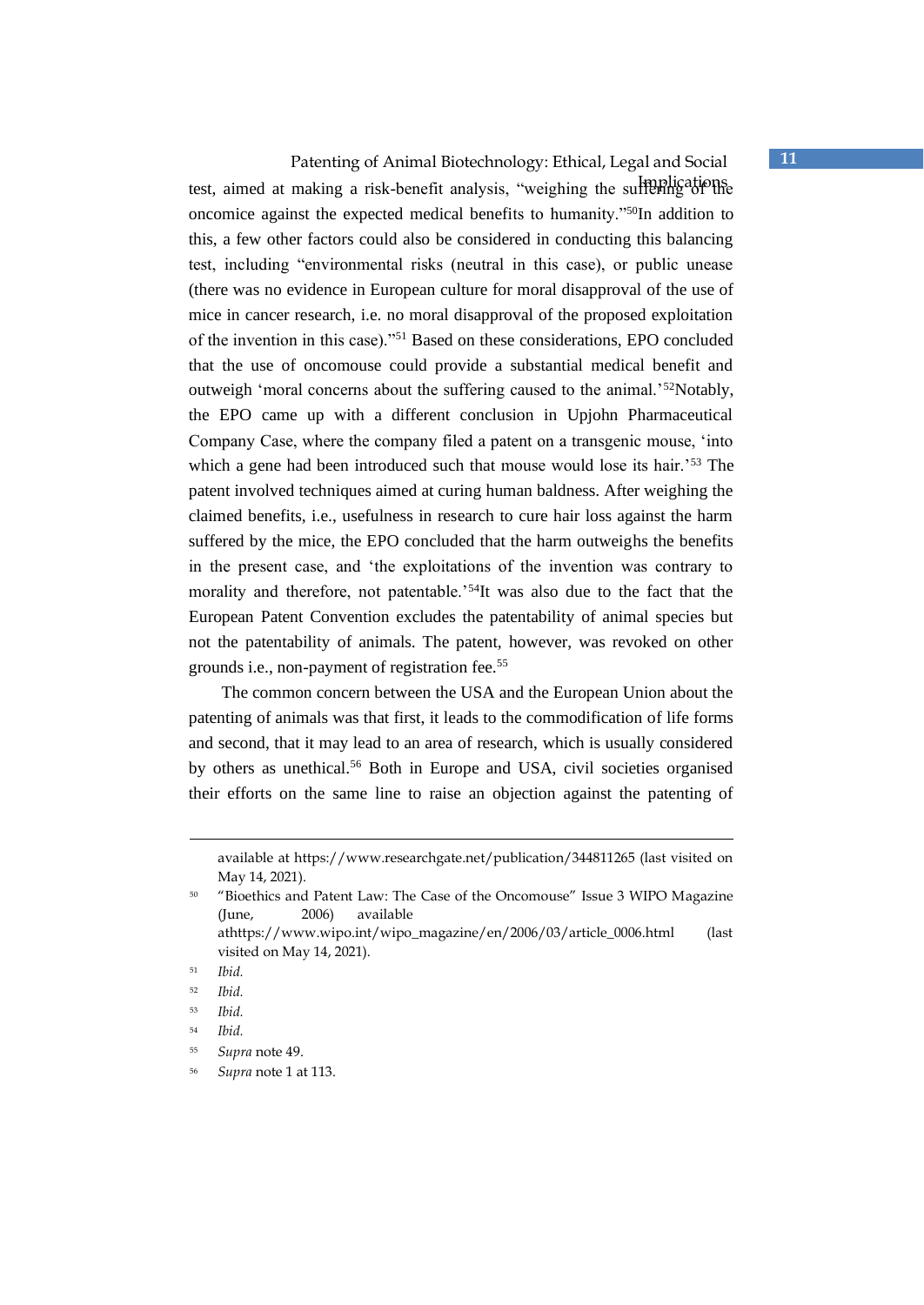biotechnology. However, both the jurisdictions are convinced with the potential economic contribution of patents permitted animal patents.<sup>57</sup>Unlike the USA, EU doesn't take the help of techno-legal justification; however, it recognised maintaining moral standards of society in the patent discourse and therefore gave space for civil society groups and individual citizens as official observers and opponents. To establish a balance, the EPO inculcated the weighing up test in the patent system, giving bioethicists, philosophers, and social scientists to have their say. Though EPO has rarely involved these considerations and mainly relied upon the abstract interpretation of ordre public clause to conduct ethics assessment.<sup>58</sup>EU recognises that animals have dignity, and they should be treated fairly against the process of patenting and commodification. It recognises the principle of weighing up to preserve the dignity of animals. However, it is not clear how many times EPO utilises this exception to reject the patents on animals. This test can be seen as a justification for applying narrow patents, as was clear in the Harvard oncomouse case. At least one example has been cited by high-ranking EPO officials where a patent application on a mouse genetically engineered to suffer from baldness.<sup>59</sup>

#### **Animal Patenting in Canada: Higher and Lower Life Forms**

Despite having a similar patent law to the USA, the Supreme Court of Canada, in a  $5-4$  decision<sup>60</sup>, overturned the decision of the Federal Court of Appeal and held that a genetically modified non-human mammal (i.e., Harvard Oncomouse) was not patentable under the current Canadian Patent Act. In this case, the majority expressed legal and ethical concerns regarding patenting higher life forms in the absence of any explicit legislative direction from the Canadian Parliament. On the contrary, the minority believed that the patenting of biological inventions was necessary to encourage research and development in new technologies.<sup>61</sup> Referring to the direction from the Parliament regarding the patentability of higher life forms, the majority observed that "the patenting of higher life forms under the current Canadian Patent regime would be a 'radical departure' from the traditional patent regime and would, therefore,

<sup>57</sup> *Ibid.* 

<sup>58</sup> *Id*., at 114.

<sup>59</sup> *Ibid.* 

<sup>60</sup> *Harvard College v. Canada (Commissioner of Patents),* 2002 SCC 76, [2002] 4 S.C.R. 45.

<sup>61</sup> *Supra* note 19 at 88.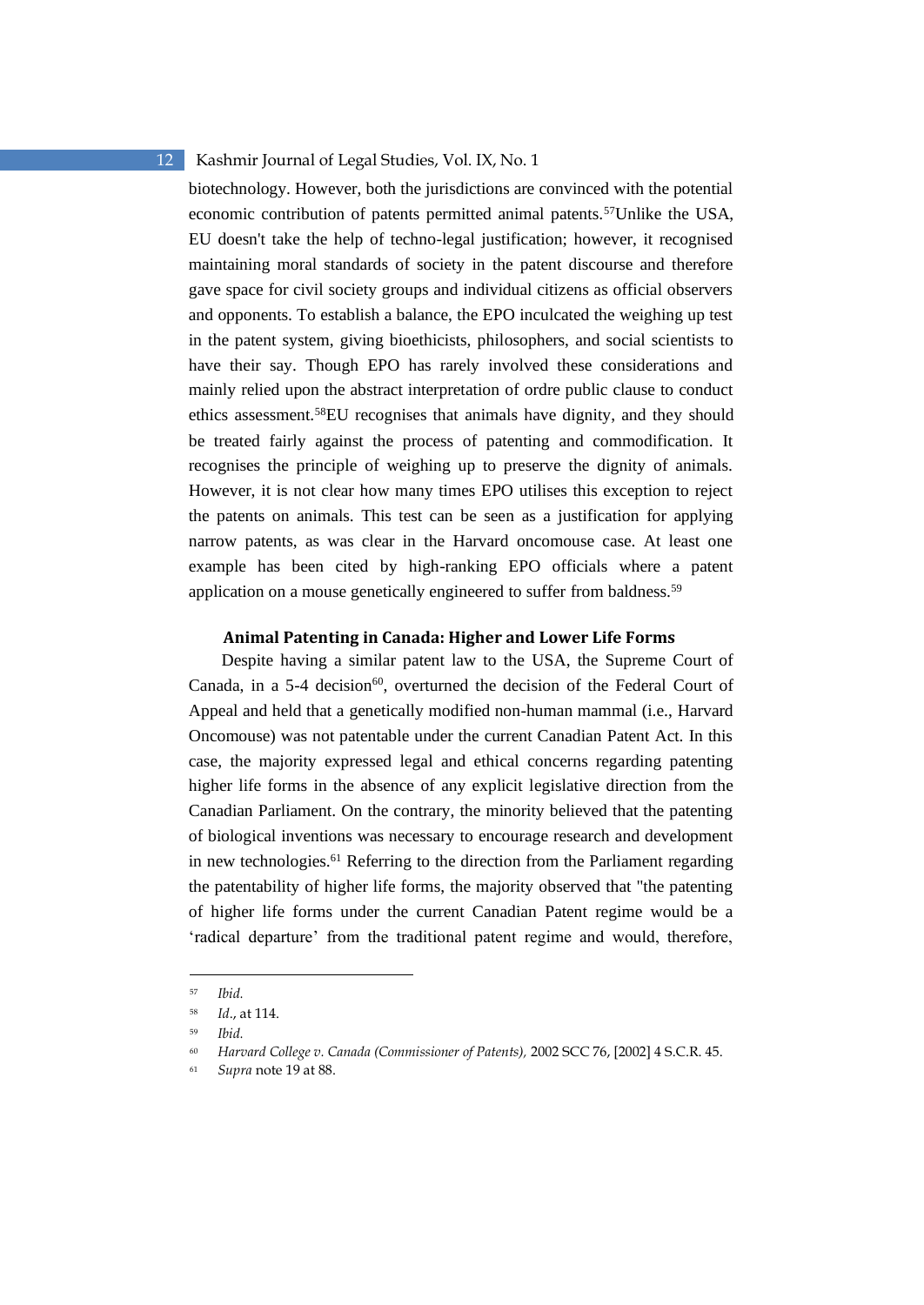Patenting of Animal Biotechnology: Ethical, Legal and Social **13** require 'an un- equivocal direction from Parliament'."<sup>62</sup>Though majority agreed that the Patent Act does not explicitly differentiate between lower and higher life forms, it explained that making such a distinction "is nonetheless defensible based on common sense differences between the two."<sup>63</sup>Though various social groups, including civil society groups and animal rights groups, welcomed this decision, the biotechnology industry expressed great disappointment. In the absence of a clear line of distinction between higher and lower life forms provided by the Supreme Court, "this distinction thus far has been presumably left to the Canadian Patent Office, which currently equates patentable 'lower life forms' with matter that is essentially unicellular."<sup>64</sup>

#### **Patenting animal biotechnology under the TRIPS Agreement**

Article 27.3 (b) of the TRIPS Agreement throws light upon the patentability of animals and maintains:

Members may exclude from patentability:

(b) plants and animals other than microorganisms, and essentially biological processes for the production of plants or animals other than nonbiological and microbiological processes. However, Members shall provide for the protection of plant varieties either by patents or by an effective *sui generis* system or by any combination thereof. The provisions of this subparagraph shall be reviewed four years after the date of entry into force of the WTO Agreement.

TRIPS Agreement allows Members to exclude patents on plants and animals and biological processes for the production of plants and animals as an option while mandating patents on microorganisms, microbiological and nonbiological processes. It also mandates that the Members shall provide protection to plant varieties either through patents or by an effective sui generis system or by any combination thereof. Though it does not mandate the same protection to animal varieties.

<sup>62</sup> *Id.*, at 89.

<sup>63</sup> *Supra* note 60 at para. 188.

<sup>64</sup> *Supra* note 19 at 88.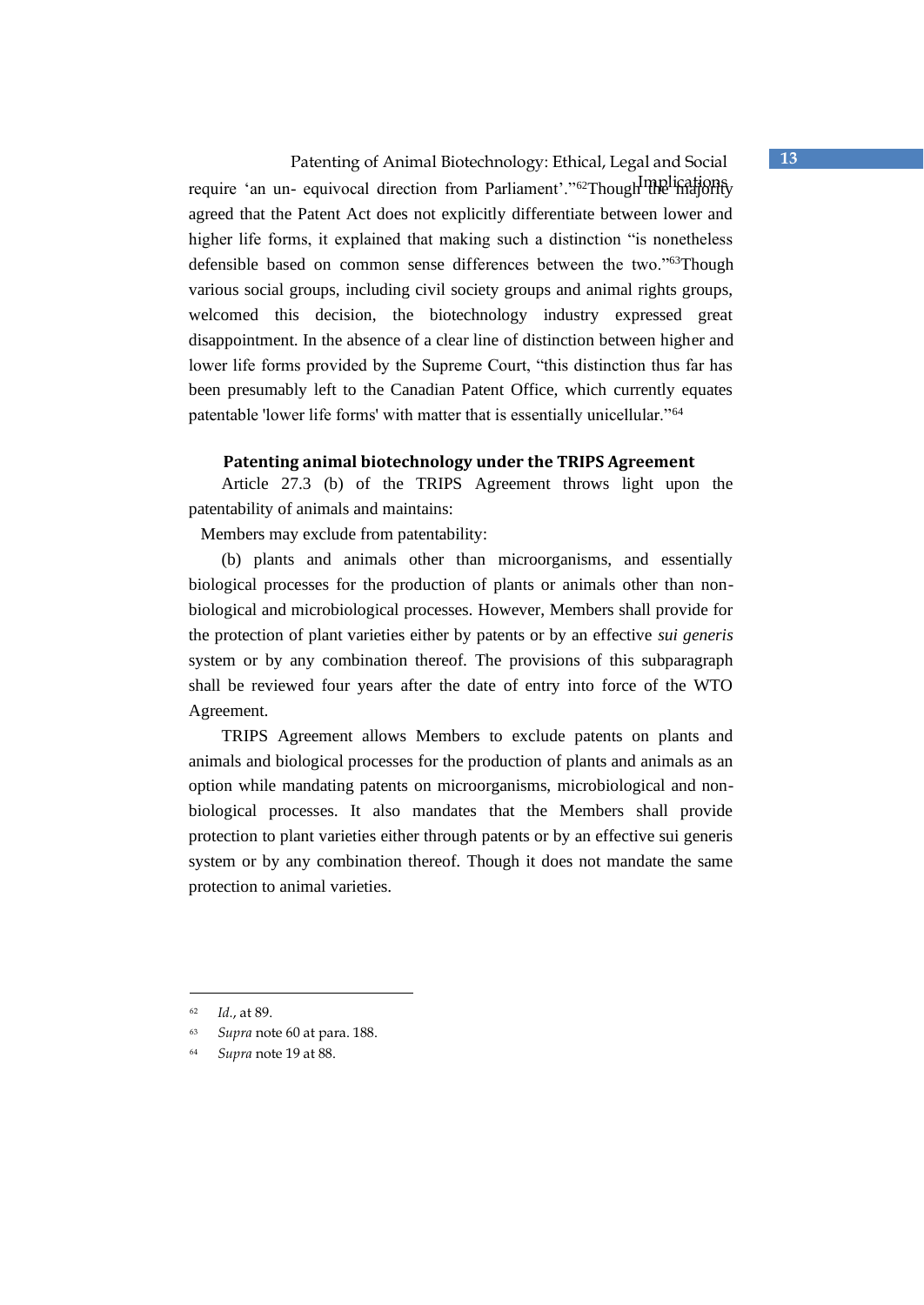#### **Patenting of Animal Biotechnology in India**

The provisions of the Patents Act 1970 directly relating to the patenting of animals are Sections  $3(b)$  and  $3(i)$ . Section 3 (b) provides what is not an invention: an invention the primary or intended use or commercial exploitation of which could be contrary to public order or morality or which causes serious prejudice to human, animal or plant life or health or to the environment;<sup>65</sup>

In the light of section 3 (b) of the Patents Act 1970, the most probable implications of animal patents would be on animal life, animal and human health and the environment. Public order and morality could be strong grounds for rejecting patents on animal-related inventions. Section 3(c) prohibits patents on "discovery of any living thing or nonliving substances occurring in nature."<sup>66</sup> By implication, naturally occurring living things including animals, animal parts or genes are not patentable. IPO Guidelines on the Examination of Biotechnology Applications for Patents, 2013<sup>67</sup> expressly state that sequences isolated directly from nature are not patentable. Section 3(i) excludes from patenting "any process for the *medicinal, surgical, curative, prophylactic, diagnostic, therapeutic* or other treatment of human beings or any process for a similar treatment of animals to render them free of disease or to increase their economic value or that of their products."<sup>68</sup> Though the IPO has granted patents for **"**in vitro diagnostic methods" performed on tissues or fluids, which had been permanently removed from the body, however, the Biotechnology Guidelines brought in vitro diagnostic methods under the remit of Section 3(i). Hence, the IPO is unlikely to grant such patents in the future. Much depends on how the courts interpret this provision.<sup>69</sup> Section  $3(i)$  of the Patents Act, 1970 is directly related to the animal patents. It provides that "plants and animals in whole or any part thereof other than microorganisms but including *seeds*,

<sup>65</sup> Section 3(b) of the Patents Act 1970.

<sup>66</sup> Section 3(c) of the Patents Act 1970.

<sup>67</sup> Guidelines on the Examination of Biotechnology Applications for Patents, 2013 available at https://ipindia.gov.in/writereaddata/Portal/IPOGuidelinesManuals/1\_38\_1\_4bi

otech-guidelines.pdf (last visited on May 14, 2021).

<sup>68</sup> Section 3(i) of the Patents Act 1970.

<sup>69</sup> "Biotechnological inventions in India: law, practice and challenges" Remfry & Sagar, *Lexology* available at: at [https://www.lexology.com/library/detail.aspx?g=8405b078-b301-4672-8850-](https://www.lexology.com/library/detail.aspx?g=8405b078-b301-4672-8850-84f74ea23aa7) [84f74ea23aa7](https://www.lexology.com/library/detail.aspx?g=8405b078-b301-4672-8850-84f74ea23aa7) (last visited on May 14, 2021)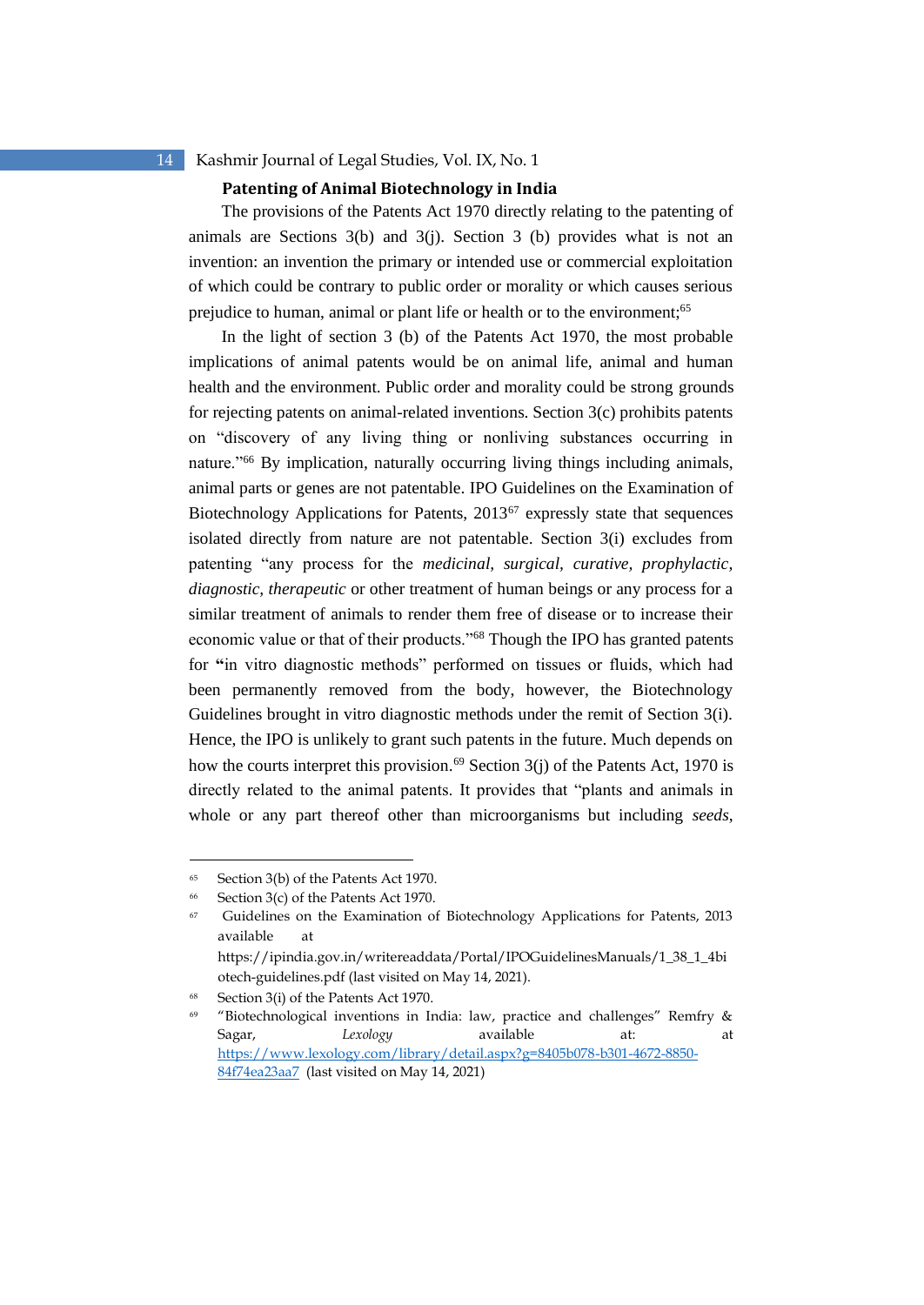## Patenting of Animal Biotechnology: Ethical, Legal and Social **15**

Implications *varieties* and *species* and *essentially biological processes* for production or propagation of plants and animals."<sup>70</sup> The scope of *'microorganism', 'microbiological process' 'essentially biological process'* and *'non-biological process'* are enormously contentious in India and depends on the court's interpretation of these terms. Section 3 (p) is a distinct addition to the Patents Act 1970, which excludes traditional knowledge from patentability. It precludes from patentability "an invention which in effect, is traditional knowledge or which is an aggregation or duplication of known properties of a traditionally known component or components."<sup>71</sup> To pass the traditional knowledge bar set by section 3(p), patent claims are examined against searches of traditional knowledge databases, including the Traditional Knowledge Digital Library. <sup>72</sup>

Based on the Patents Act 1970 and IPO Guidelines for Examination of Biotechnology Applications for Patent, recombinant nucleic acid sequences, gene sequences, amino acid sequences with delineated function or utility specified; method for expressing the sequences, plasmids; vector containing the sequences/ cDNA sequences; expression vectors containing the particular sequence; recombinant gene probes/ primers**;** recombinant microorganisms are patentable. While living entities of natural origin such as animals or its parts, plants or its parts, seeds, genes., any process of manufacture of production of living entities; any method of treatment of human beings and animals, any method of diagnosis of disease affecting human beings and animals; transgenic plants and animals per se or their parts; biological materials such as organs, tissues, cells per se; essentially biological process for production of plants and animals. Any biological material or process causing serious prejudice to human, plant, health, or the environment; cloning human beings or animals is not patentable. This description is not exhaustive but illustrative to reflect how India could promote animal biotechnology. Indian patent law gives due regard to animal life and dignity through numerous safeguards, yet India needs to strategise patent policies to trigger innovation in agriculture and medicine.

<sup>70</sup> Section 3(j) of the Patents Act 1970.

<sup>71</sup> Section 3(p) of the Patents Act 1970.

<sup>72</sup> *Supra* note 69.